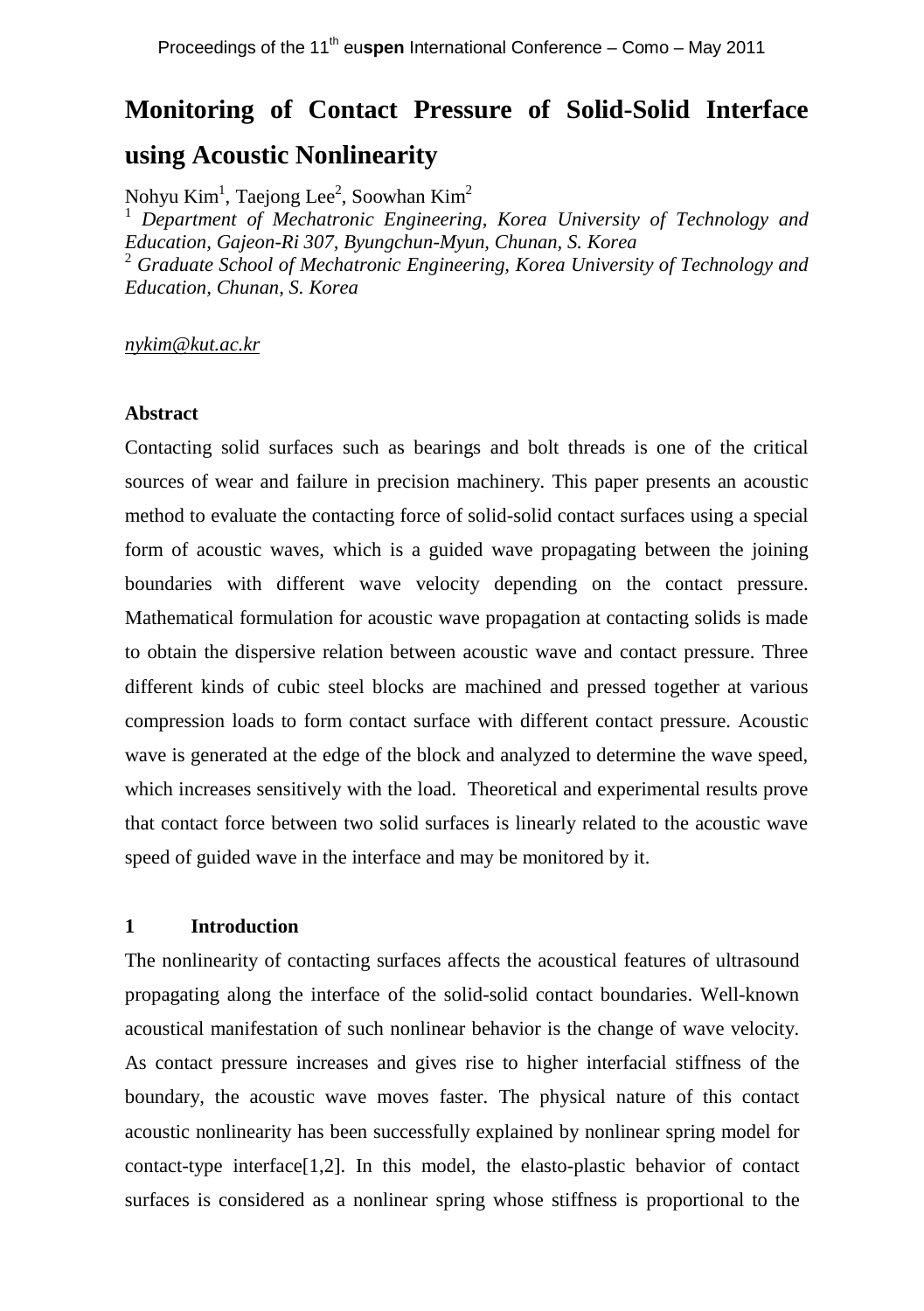contact area or external load. When two elastic bodies are brought into contact by force, it is expected that the contact area or contact pressure can be determined from nonlinear acoustic wave characteristic.

In this paper, cylinder-plane contact problem is investigated by using guided waves to show that contact force can be evaluated from acoustic wave speed. Approximate dispersion equation of interface wave is derived and used to calculate the wave velocity. In experiment, the wave speed is determined from time-of-flight measurement and shown to have a linear relationship with contact load.

# **2 Dispersion characteristics of guided wave in contact interface**

The contact width *b* of a solid elastic cylinder held in contact with a plane elastic body by forces *F* along the cylinder length *l* in Fig. 1 can be determined with the Hertz theory as follow when deformation is much smaller than the radius of curvature of the asperity, R.

$$
b = \sqrt{\frac{8RF}{\pi l} \frac{1 - v^2}{E}}
$$
 (1)

Where,  $l$  is the thickness of contacting bodies, E and  $v$  represent the Young's modulus and Poisson ratio, respectively.





Figure 1: Contacting solids Figure 2: Acoustic measurement set-up

Apparently from Eq. (1), the contact area increases with the square root of the compressing force *F*. When an acoustic wave is applied to the contact interface at one side as shown in Fig. 2, it propagates first as Rayleigh surface wave along the free surface (free zone 1 in Fig. 1). Then it continues to move as interface wave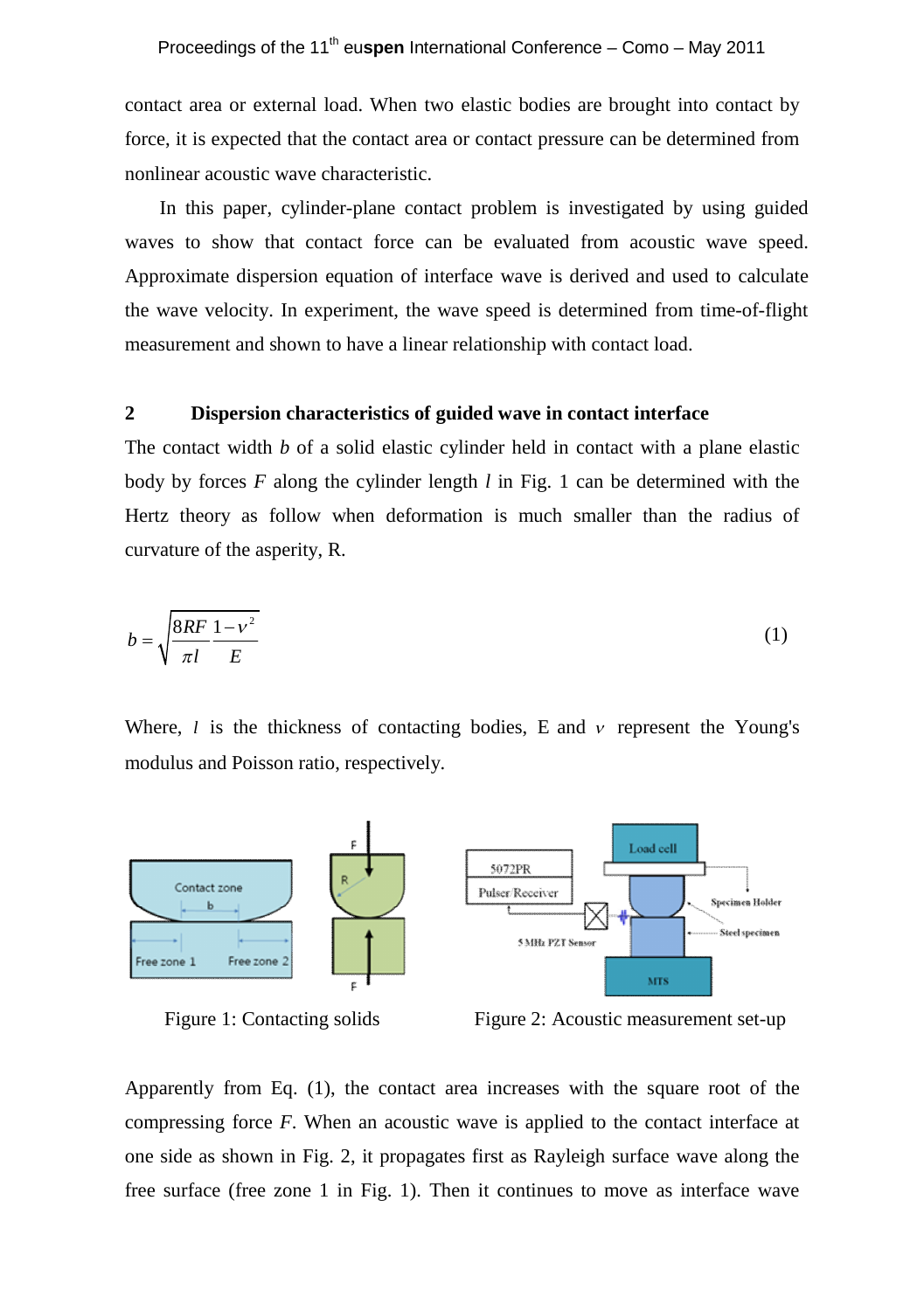along the contact zone of distance b in Fig. 1, and turns into Rayleigh wave again on the next free surface( free zone 2) and finally reflects at the rear side of the contact body. In this process, it propagates at Rayleigh wave speed  $c<sub>g</sub>$  in free zones, but at different speed of  $c_i$ , the wave velocity of interface wave, on the contact zone. Therefore, once  $c<sub>k</sub>$  and  $c<sub>l</sub>$  are given, the contact width *b* or contact force *F* can be calculated easily from the time elapsed for the acoustic wave to take a round trip in the contacting body. Unlike the Rayleigh wave whose speed is non-dispersive and constant, the speed of interface wave,  $c<sub>i</sub>$  is dispersive and dependent upon contact conditions, which is given by [3]

$$
[4(\frac{c_s}{c_1})^2 \sqrt{\frac{(c_s}{c_1})^2 - 1} \cdot \sqrt{\frac{(c_s}{c_1})^2 - (\frac{c_s}{c_1})^2} - (1 - 2(\frac{c_s}{c_1})^2) + 2(\frac{K}{\omega \rho c_s}) \sqrt{\frac{(c_s}{c_1})^2 - 1} = 0
$$
\n(2)

In Eq. (2),  $c_i$  and  $c_s$  are the longitudinal and shear wave speed,  $\omega$  is wave frequency,  $\rho$  is the density and *K* is interfacial stiffness of contact area. Under the assumption that contact area is so small that the pressure of the contact zone is much higher than the rest of the elastic body, Eq. (2) leads to an asymptotic solution that interface wave speed  $c_i$  approaches the shear wave velocity  $c_s$ . This approximation enables us to estimate the size of contact area or contact force from the measurement of two acoustic wave velocities,  $c_s$  and  $c_R$ .

#### **3 Experimenal Results**

Two steel cubic blocks are machined and pressed together by tensile tester to construct a cylinder-plane contact interface in Fig. 1. Basically the steel cubes have a same dimension of 20mmx20mmx20mm. One steel block is a plane cube with flat surfaces, while the other has a cylindrical surface with a large radius of curvature as shown in Fig. 1. Three different curvatures are made to simulate a different deformation of contact, which are 0.165m, 0.5m and 1.0m. Compression load was applied to the steel blocks from 5kN to 90kN with the increment of 5kN. Ultrasonic